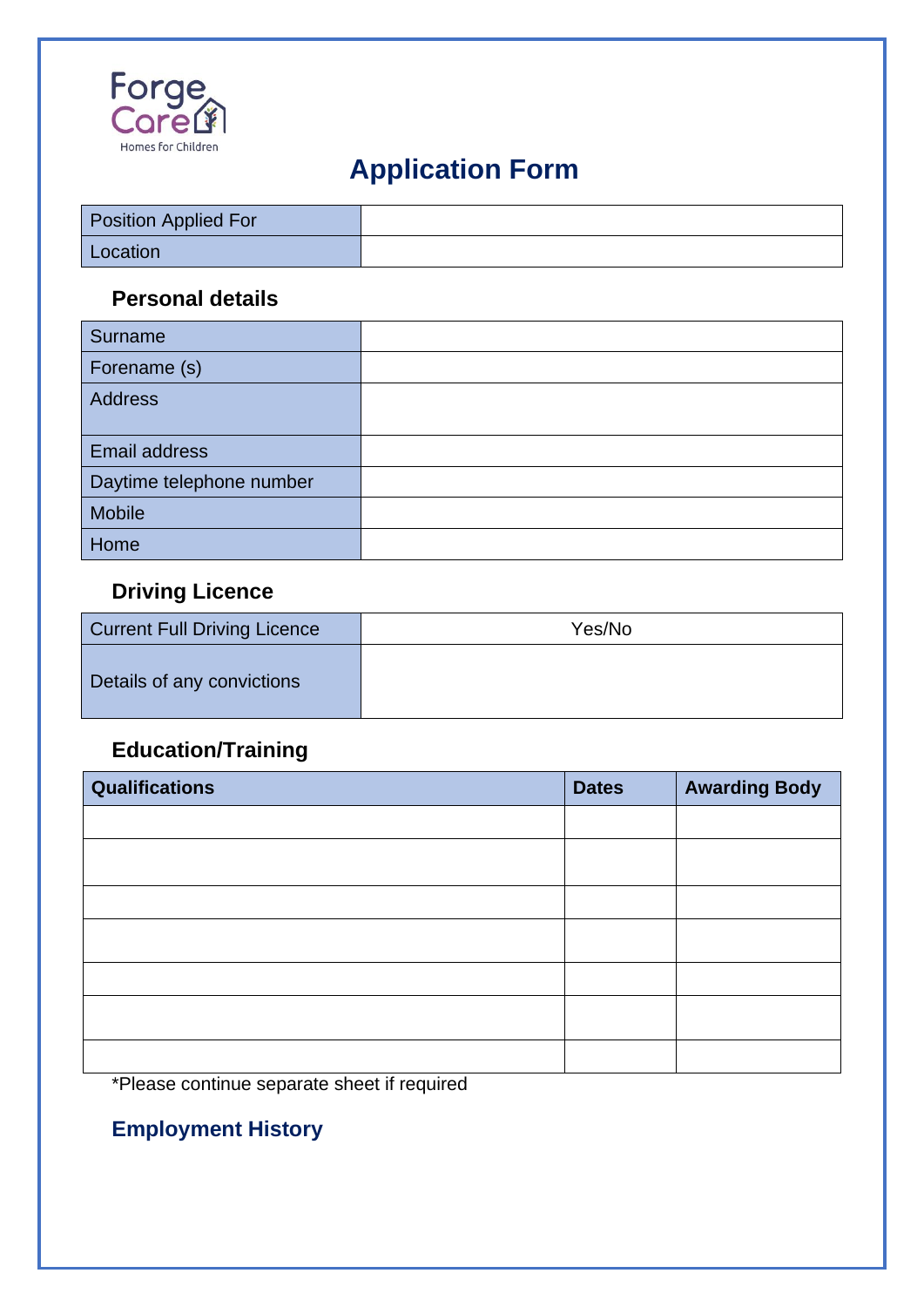

We require a full employment record with any gaps in employment explained in writing. Please commence with the most recent employer.

| <b>Current Employers Name</b> |          |
|-------------------------------|----------|
| <b>Employers Address</b>      |          |
| Job Title                     |          |
| Salary                        |          |
| <b>Date Started</b>           | DD/MM/YY |
| <b>Date Finished</b>          | DD/MM/YY |
| <b>Reason for Leaving</b>     |          |

| <b>Employers Name</b>    |          |
|--------------------------|----------|
| <b>Employers Address</b> |          |
| Job Title                |          |
| <b>Salary</b>            |          |
| <b>Date Started</b>      | DD/MM/YY |
| <b>Date Finished</b>     | DD/MM/YY |
| Reason for Leaving       |          |

| <b>Current Employers Name</b> |          |
|-------------------------------|----------|
| <b>Employers Address</b>      |          |
| <b>Job Title</b>              |          |
| <b>Salary</b>                 |          |
| <b>Date Started</b>           | DD/MM/YY |
| <b>Date Finished</b>          | DD/MM/YY |
| <b>Reason for Leaving</b>     |          |

Please continue on a separate sheet if required

### **Notice**

Notice Period (current employer)

#### **References**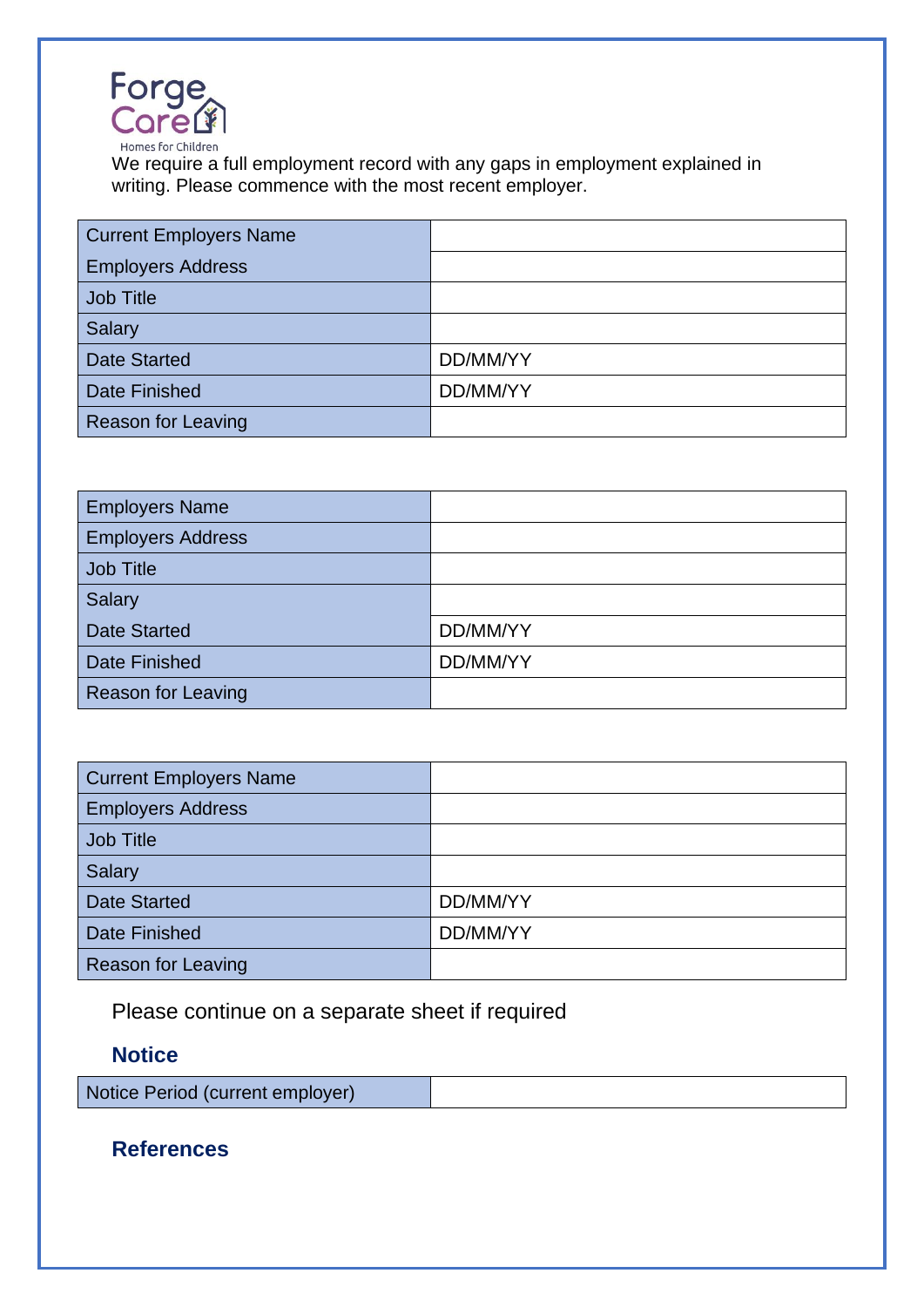

Please provide details or three persons to whom reference may be made. The first of whom **MUST** be your current employer and you **MUST** have been employed with them for a minimum of **12 months**. If you have been with this employer for less than 12 months your 2<sup>nd</sup> referee should be a previous employer. The two professional references should be from different organisations wherever possible.

The third referee should be a character reference, who is not a member of your family.

It is also necessary for us to contact all previous employers regarding you period of employment working with vulnerable children and/or adults. Please refer to section 2 of this form to confirm your authorisation for this safeguarding check.

| <b>Name of Referee 1</b>         |                          |
|----------------------------------|--------------------------|
| <b>Name</b>                      |                          |
| Relationship/Job<br><b>Title</b> |                          |
| Tel No:                          |                          |
| <b>Email Address</b>             |                          |
|                                  | <b>Name of Referee 2</b> |
| <b>Name</b>                      |                          |
| Relationship/Job<br><b>Title</b> |                          |
| Tel No:                          |                          |
| <b>Email Address</b>             |                          |
| <b>Name of Character Referee</b> |                          |
| <b>Name</b>                      |                          |
| Relationship                     |                          |
| Tel No:                          |                          |
| <b>Email Address</b>             |                          |

#### **Health Details**

Please give details of any special arrangements you require at the interview:

#### **Leisure**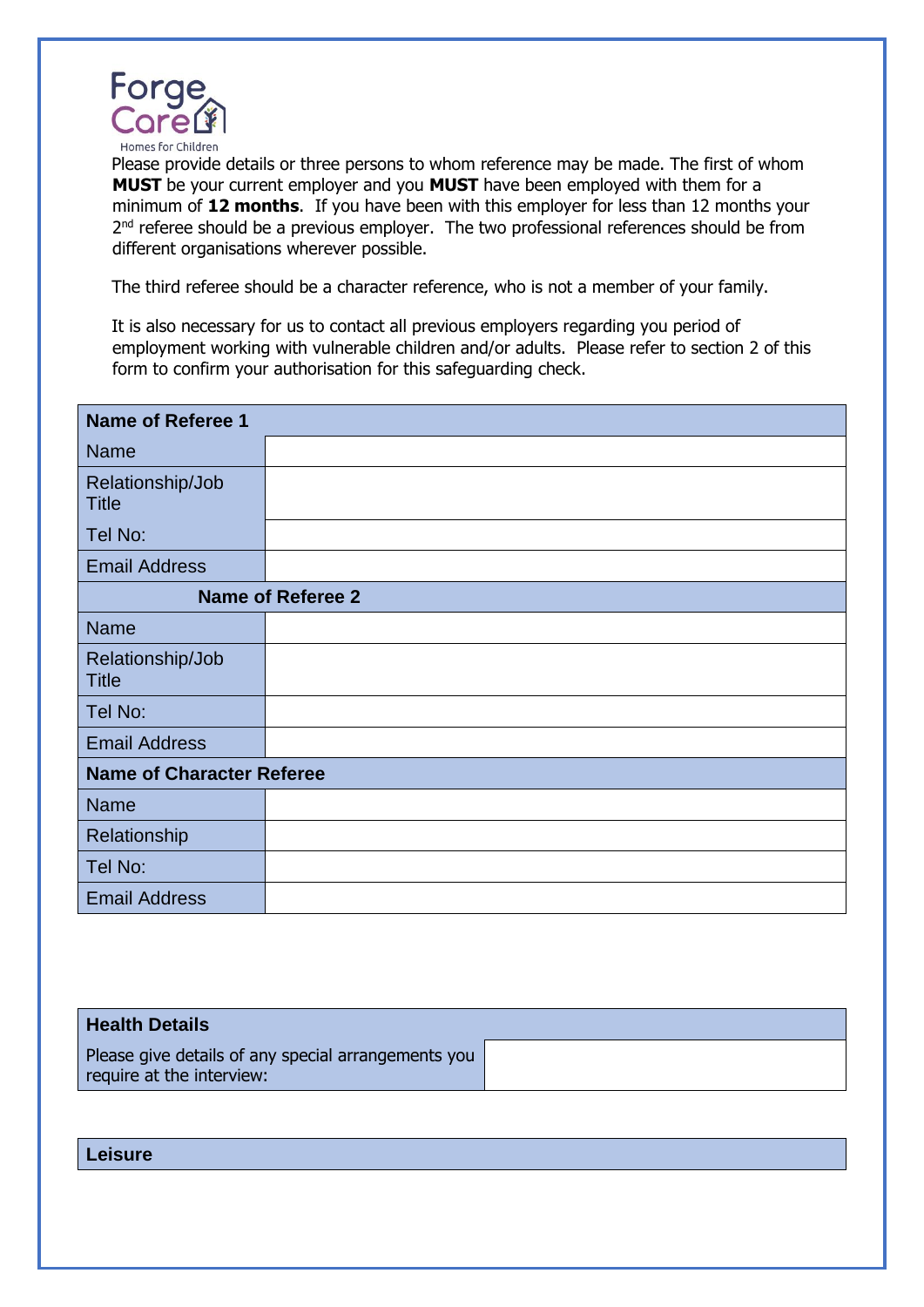

| <b>HOTTLES TOP CHILDIGHT</b> |  |
|------------------------------|--|
| Please note                  |  |
| any sports,                  |  |
| hobbies,                     |  |
| pastimes etc.                |  |
|                              |  |
|                              |  |

#### Criminal Records

Your attention is drawn to the fact that the post you are applying for is excluded from the provisions of Section 4 (2) of the Rehabilitation of Offenders Act 1974 (Exceptions Order 1975). Therefore, you must disclose information about any convictions which for other purposes are 'spent' under the provisions of the Act. All applicants are subject to an Enhanced level of DBS check.

| Have you been convicted or          | Yes |
|-------------------------------------|-----|
| cautioned for a criminal offence at | N٥  |
| any time?                           |     |

If YES, please complete section at the end of this application form. This will be detached from your application form and will not be given to the interview selection panel.

#### **Warnings and Disciplinary Issues**

| Have you ever been dismissed from a previous role.                                                                                                                                                          | Yes / No |  |
|-------------------------------------------------------------------------------------------------------------------------------------------------------------------------------------------------------------|----------|--|
| Have you ever been the subject of any allegations in relation to<br>the safety and welfare of children, young people and/or<br>vulnerable adults, either substantiated or unsubstantiated?                  | Yes / No |  |
| If you have answered yes to any of the above questions, please supply details on a<br>separate sheet of paper, place it in a sealed envelope marked confidential and attach it to<br>your application form. |          |  |
| I have attached details requested                                                                                                                                                                           | Yes / No |  |

#### **Competencies in key areas/personal statement**

- You may wish to set out below the principal reason for your application.
- Please also give a give a brief description of the skills and attributes you will bring to this position.
- Where possible please relate these to the person specification.
- Minimum 350 Words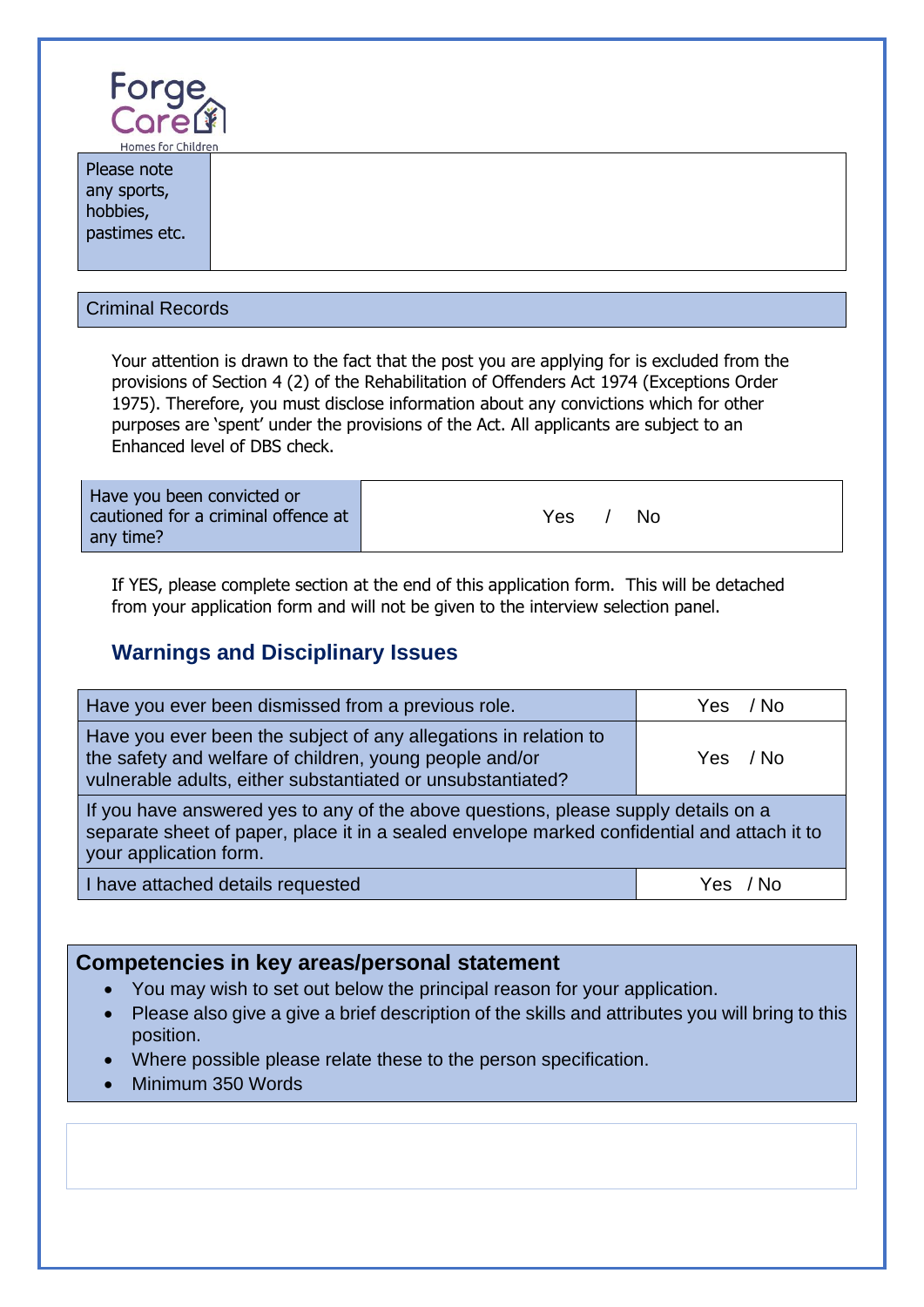

#### **Declaration**

Please read this carefully before signing

DATA PROTECTION 1998

Information provided by you on this application form may be copied for use during the recruitment process. Once the recruitment process is completed, the data will be stored for at least 6 months and then destroyed. If you are the successful candidate, your application form and other relevant information obtained will form part of your personnel record.

I understand that if I am offered a post, the information submitted on my application form will form the basis of my contract of employment with Forge Care. If it subsequently discovered that I have wilfully or negligently given false information or withheld information, my employer will have the right to terminate any employment any employment contract offered.

| Signed:           |  |
|-------------------|--|
| <b>Date</b>       |  |
| <b>Print name</b> |  |

It would assist us in monitoring the effectiveness of our advertising if you could indicate where you saw the post advertised.

| Place advert spotted |  |
|----------------------|--|
|                      |  |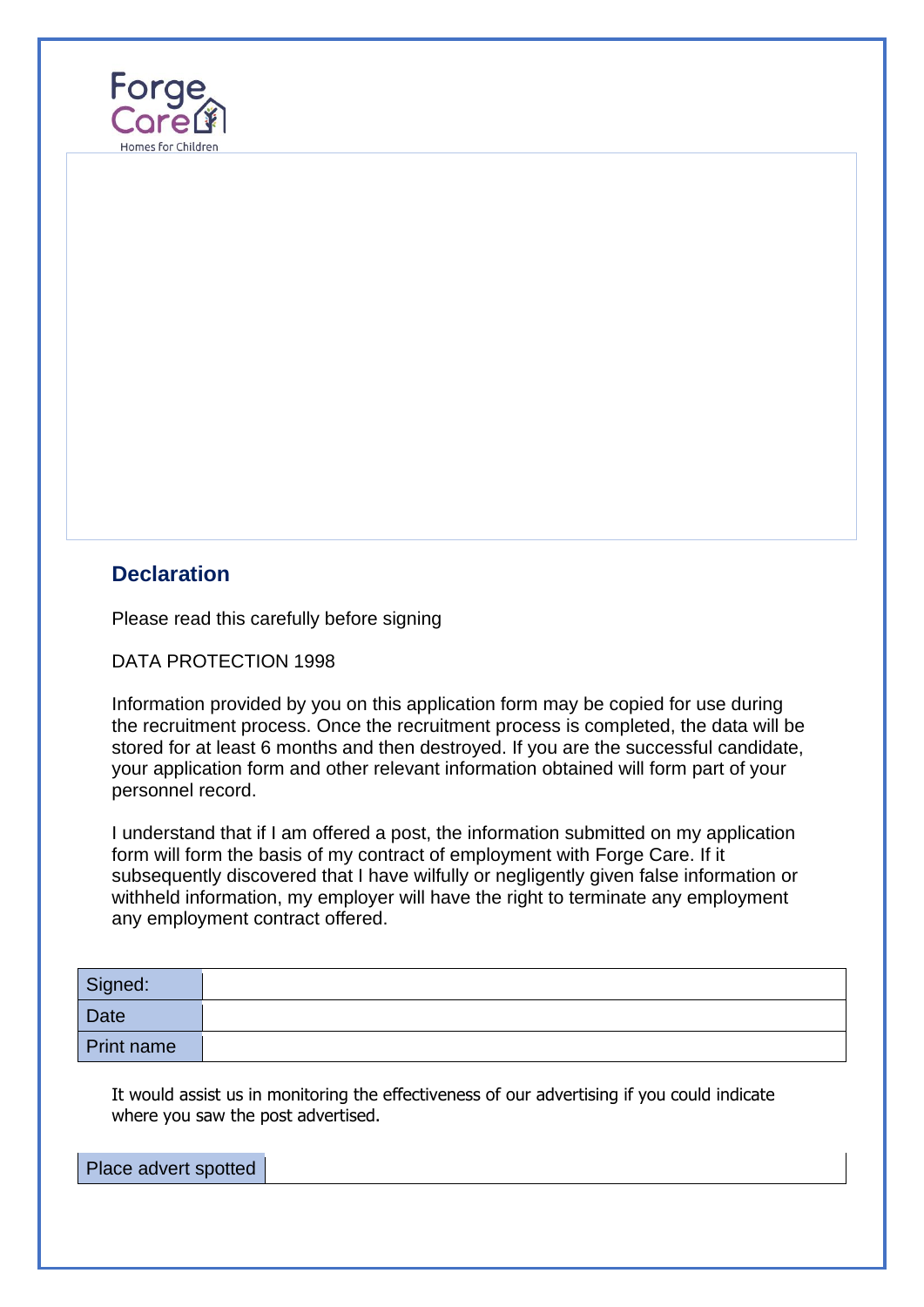

Please return completed form to:

Insert Your preferred return address and email

Or e-mail your completed form to:

Email address

Please also complete our Equal Opportunities questionnaire on the next page.

Equal Opportunities and Employment

Forge Care is an Equal Opportunities Employer and is opposed to discrimination. In order to help us to ensure that this policy is being carried out, please supply the following information.

This form will be **separated from the application form on receipt** and used for **monitoring purposes only**. It will not form part of the interviewing and selection process.

Position applied for

Information about any illness or disability that you have will help us to monitor not only our Equal Opportunities Policy, but also enable us to take practical steps to ensure that appropriate facilities are available to you, both during the selection process and if you commence employment with us.

Yes  $\Box$  No  $\Box$ 

If YES, please indicate what assistance you may need and at what stage of the process (i.e. written/interview) in the box below

| Do you consider yourself to be disabled as set out in the<br>Disability Discrimination Act? (select as applicable) | Yes / No |
|--------------------------------------------------------------------------------------------------------------------|----------|
| I do not want to disclose this information                                                                         |          |

#### **Ethnic Origin**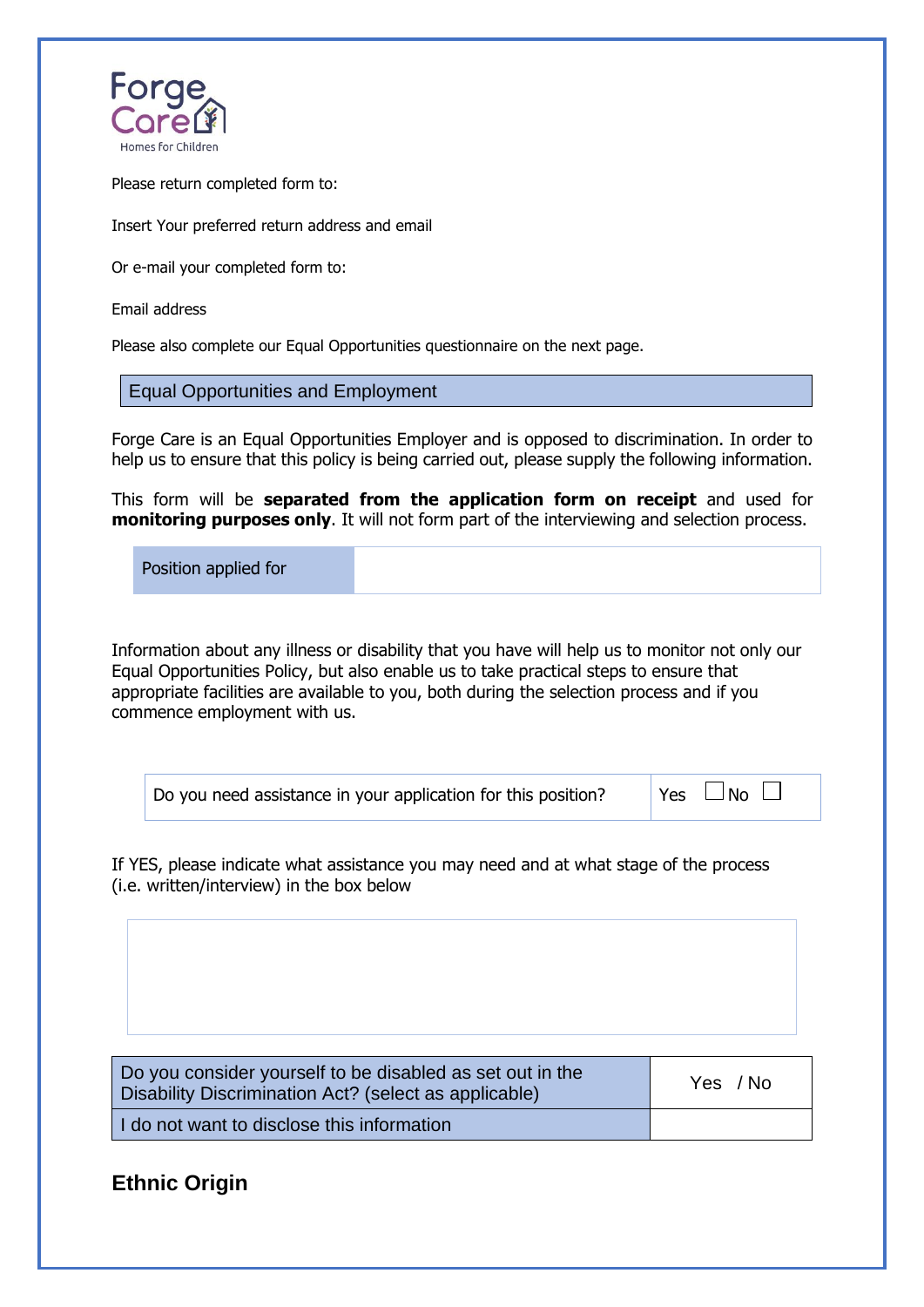

Please identify your religion by putting an 'x' in ONE of the boxes below.

| UK / Irish                                 |  |
|--------------------------------------------|--|
| Asian                                      |  |
| Caribbean                                  |  |
| African                                    |  |
| <b>Other European</b>                      |  |
| Other                                      |  |
| I do not want to disclose this information |  |

#### **Age**

| $16 - 19$        |          |
|------------------|----------|
| $20 - 29$        |          |
| $30 - 39$        |          |
| $40 - 49$        |          |
| $50 - 59$        |          |
| 60 - 70          |          |
| Date of Birth    | DD/MM/YY |
|                  |          |
| I do not want    |          |
| to disclose this |          |
| information      |          |

### **Previous Employment Authorisation Form**

I authorise Forge Care to contact all previous employers regarding my period of employment working with vulnerable children and/or adults.

| <b>Organisation</b> | <b>Contact Telephone</b><br><b>Numbers</b> | <b>Contact Telephone</b><br><b>Number/Address/Email</b><br><b>Address</b> |
|---------------------|--------------------------------------------|---------------------------------------------------------------------------|
|---------------------|--------------------------------------------|---------------------------------------------------------------------------|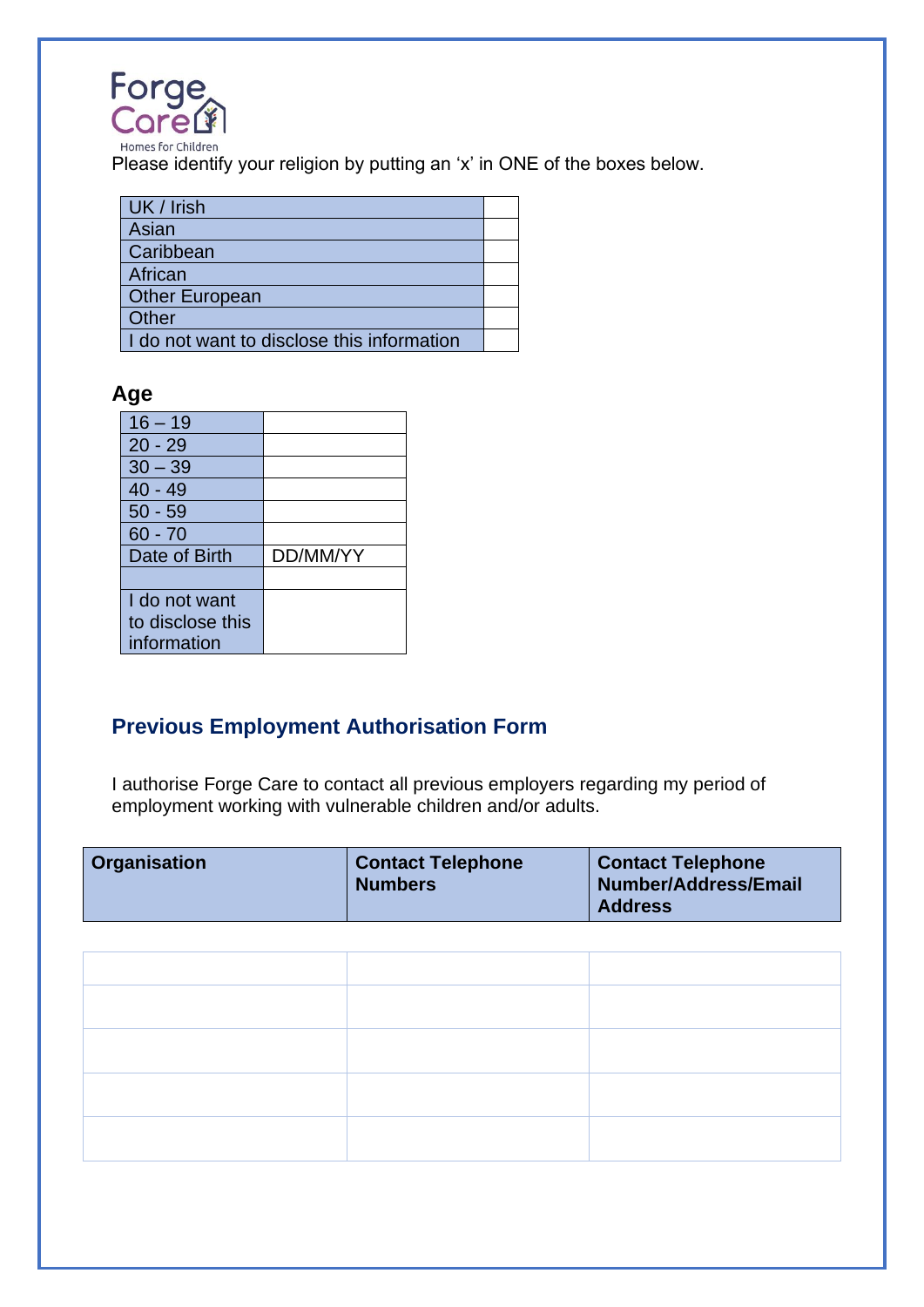| Forge<br>Core<br>Homes for Children |  |
|-------------------------------------|--|
|                                     |  |
|                                     |  |
|                                     |  |
|                                     |  |
|                                     |  |
|                                     |  |
|                                     |  |

| Signed:           |  |
|-------------------|--|
| Date              |  |
| <b>Print name</b> |  |

### **Criminal Records**

Your attention is drawn to the fact that the post you are applying for is excluded from the provisions of Section 4 (2) of the Rehabilitation of Offenders Act 1974 (Exceptions Order 1975). Therefore, you must disclose information about any convictions which for other purposes are 'spent' under the provisions of the Act. All applicants are subject to an enhanced level of disclosure check by the Disclosure and Barring Service.

This information will be detached from your application form and will only be referred to if you are asked to attend an interview.